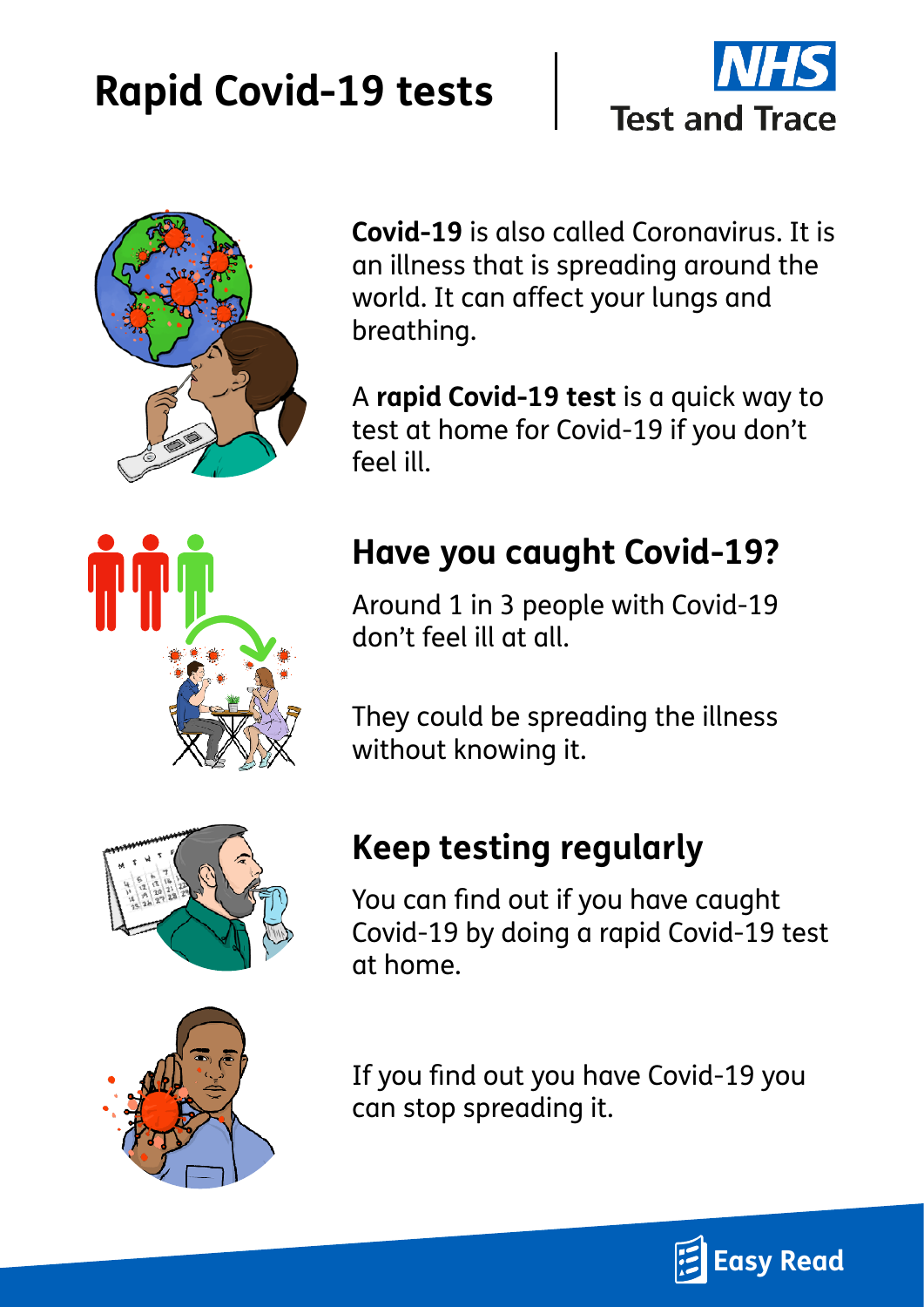

**The rapid Covid-19 test** 

The rapid test is:

- quick and easy
- free.

Results only take up to 30 minutes.

## **Ordering your test**



You can order your rapid Covid-19 test:

- by going to: nhs.uk/Get-Tested
	- at most pharmacies
- by phoning: 119.



### **A positive test result**

If your test result is positive, this means it is likely you have Covid-19.

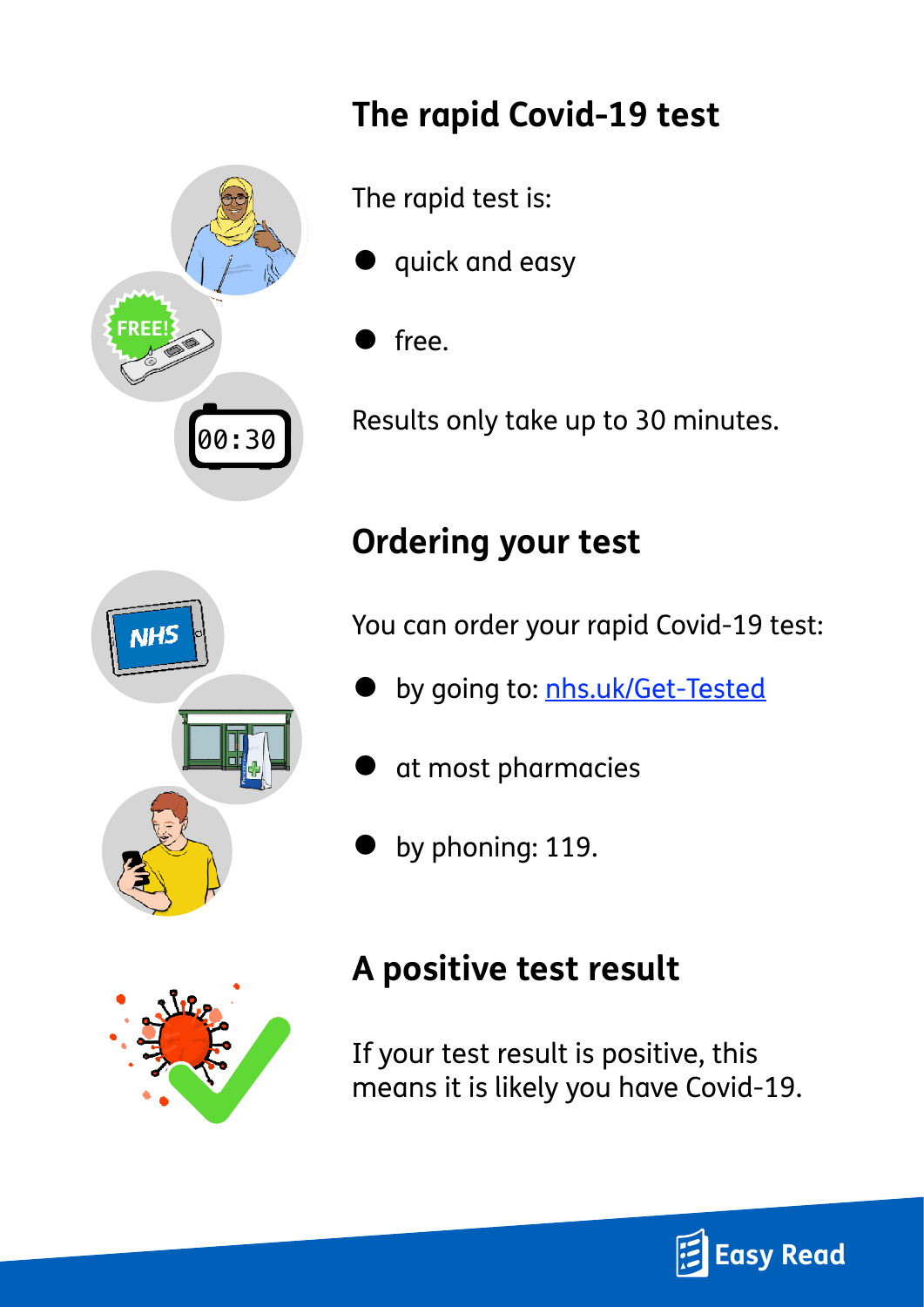

After a positive test result you will need to order another type of test called a PCR test.

A PCR test is sent to a laboratory to be checked.



Order your PCR test:

- by going to: [nhs.uk/Get-Tested](http://nhs.uk/Get-Tested)
- or phoning: 119.



You need to **isolate** for 10 days.



**Isolate** means:

- you must stay at home
- you cannot go near other people
- you cannot go out.